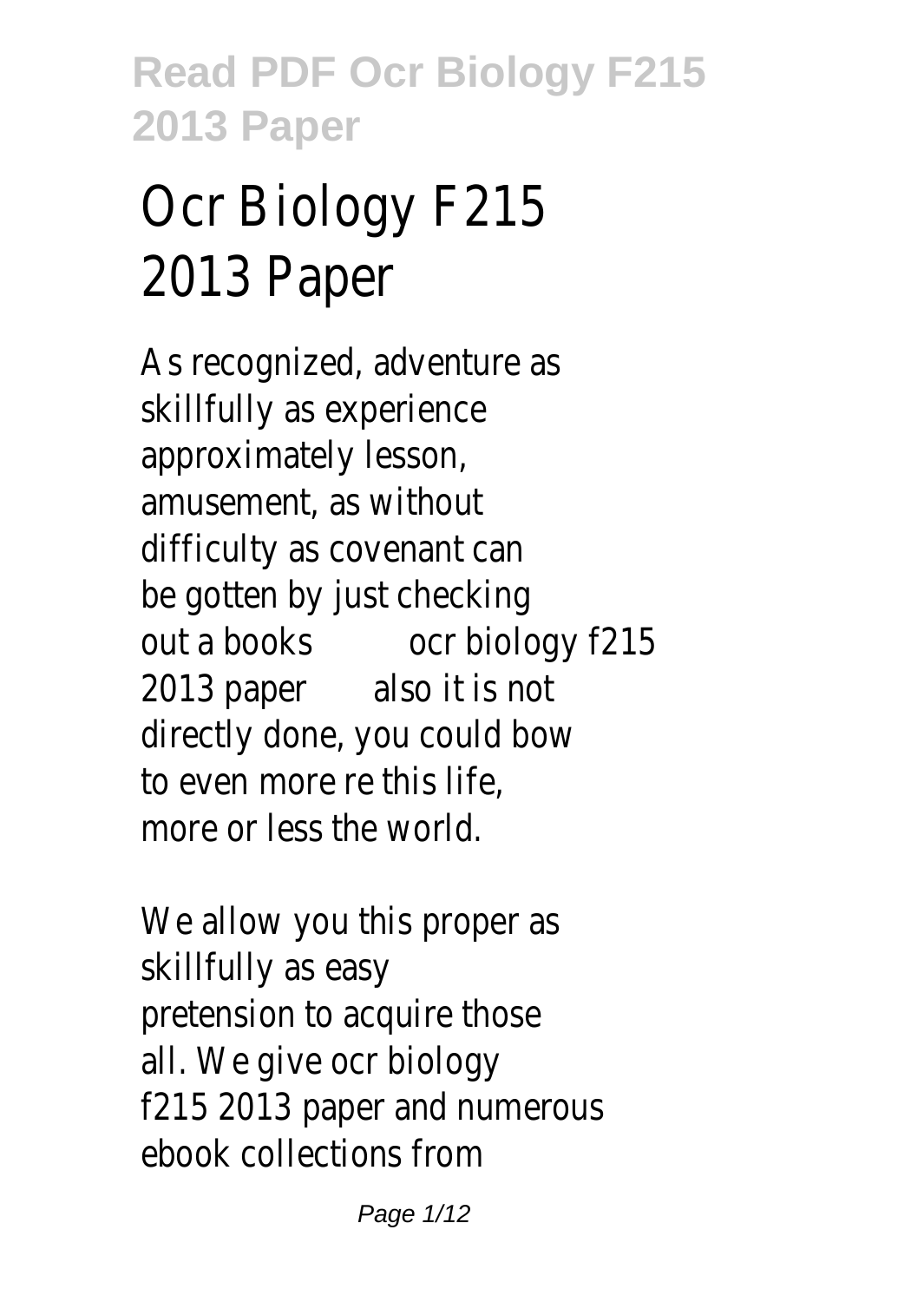fictions to scientific research in any way. accompanied by them is this ocr biology f215 2013 paper that can be your partner.

ree eBooks offers a wonderfully diverse variety of free books, ranging from Advertising to Health to Web Design. Standard memberships (yes, you do have to register in order to download anything but it only takes a minute) are free and allow members to access unlimited eBooks in HTML, but only five books every month in the PDF and TXT formats.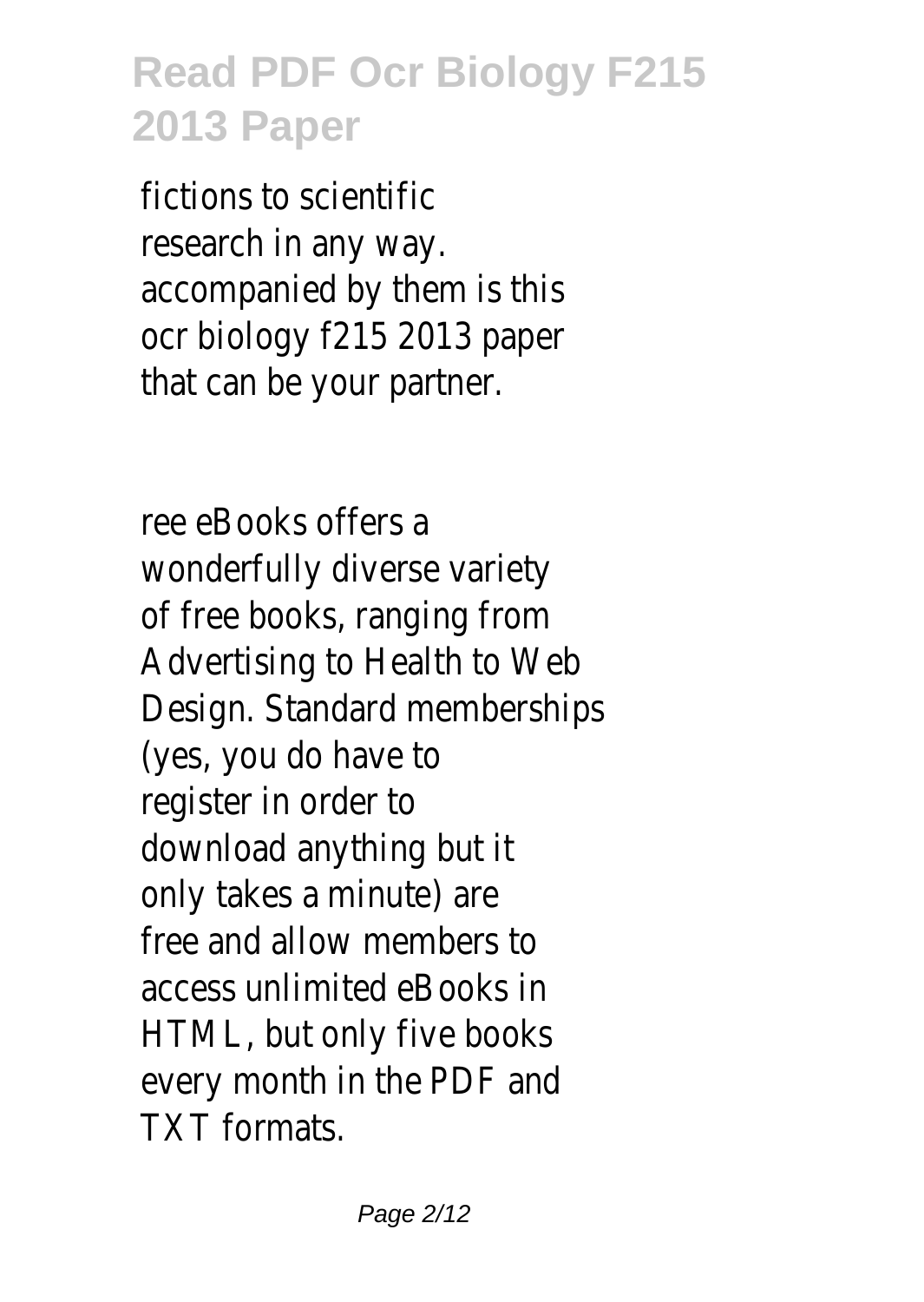REVISION : F215 Biology OCR- 11th June 2013 - Control ... Biology Unit F215: Control, Genomes and Environment Advanced GCE Mark Scheme for June 2014. OCR (Oxford Cambridge and RSA) is a leading UK awarding body, providing a wide range of qualifications to meet the needs of candidates of all ages and abilities. OCR qualifications

Advanced GCE Unit F215: Control, Genomes and Environment OCR A2 Biology F215 Control Genomes and Environment All OCR F215 Biology Past Papers and Mark Schemes. Contact: f Page 3/12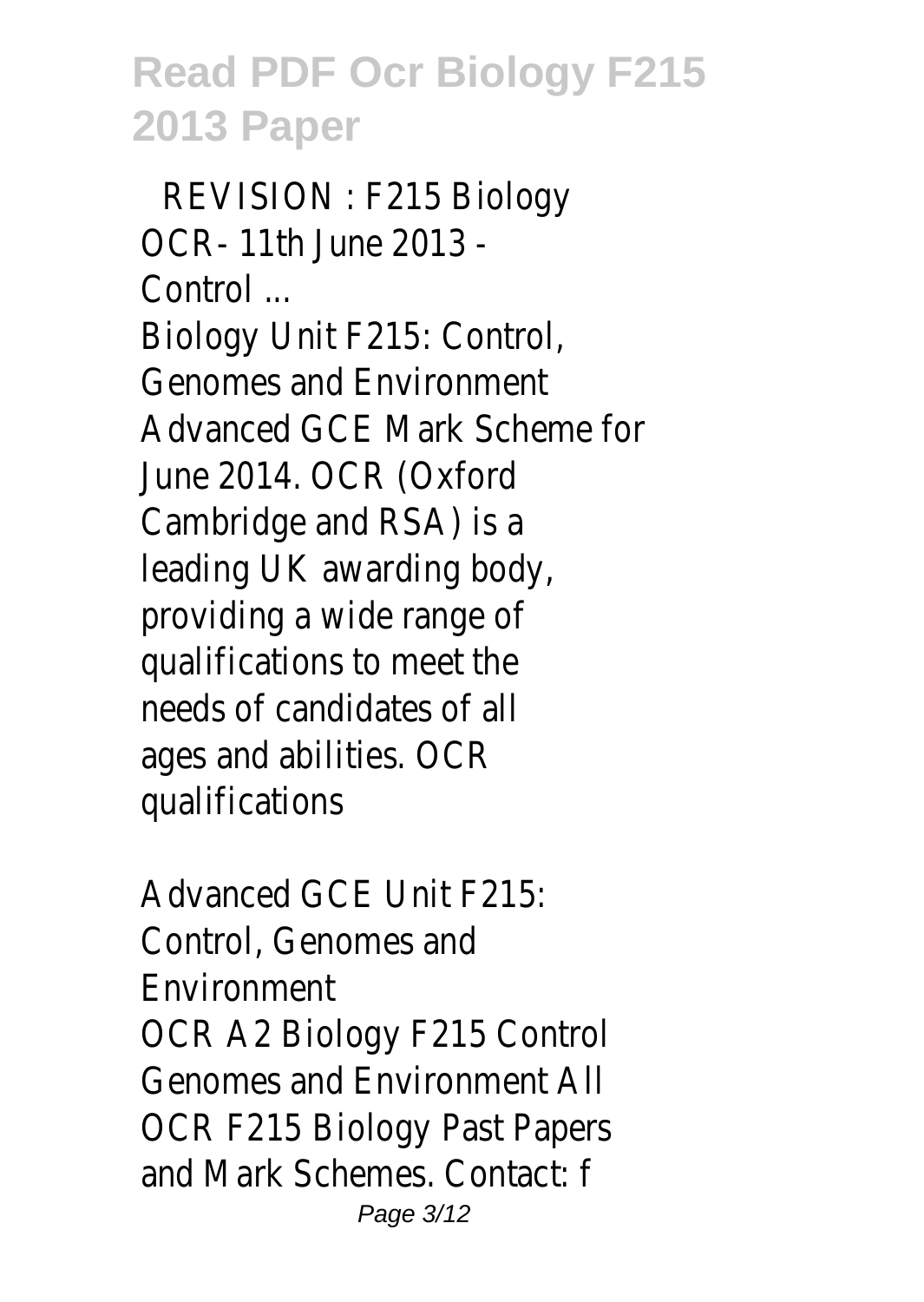aisal.rana@biochemtuition.co m. Call/Text: 07783919244.

Mark scheme F215 Control, Genomes and Environment June 2014

Biology Advanced GCE Unit F215: Control, Genomes and Environment . OCR (Oxford Cambridge and RSA) is a leading UK awarding body, providing a wide range of

... Mark schemes should be read in conjunction with the published question papers and the report on the examination.

OCR A-Level Biology Past Papers | AS/A2 Question Revision ... BIOLOGY F215 Control, Page 4/12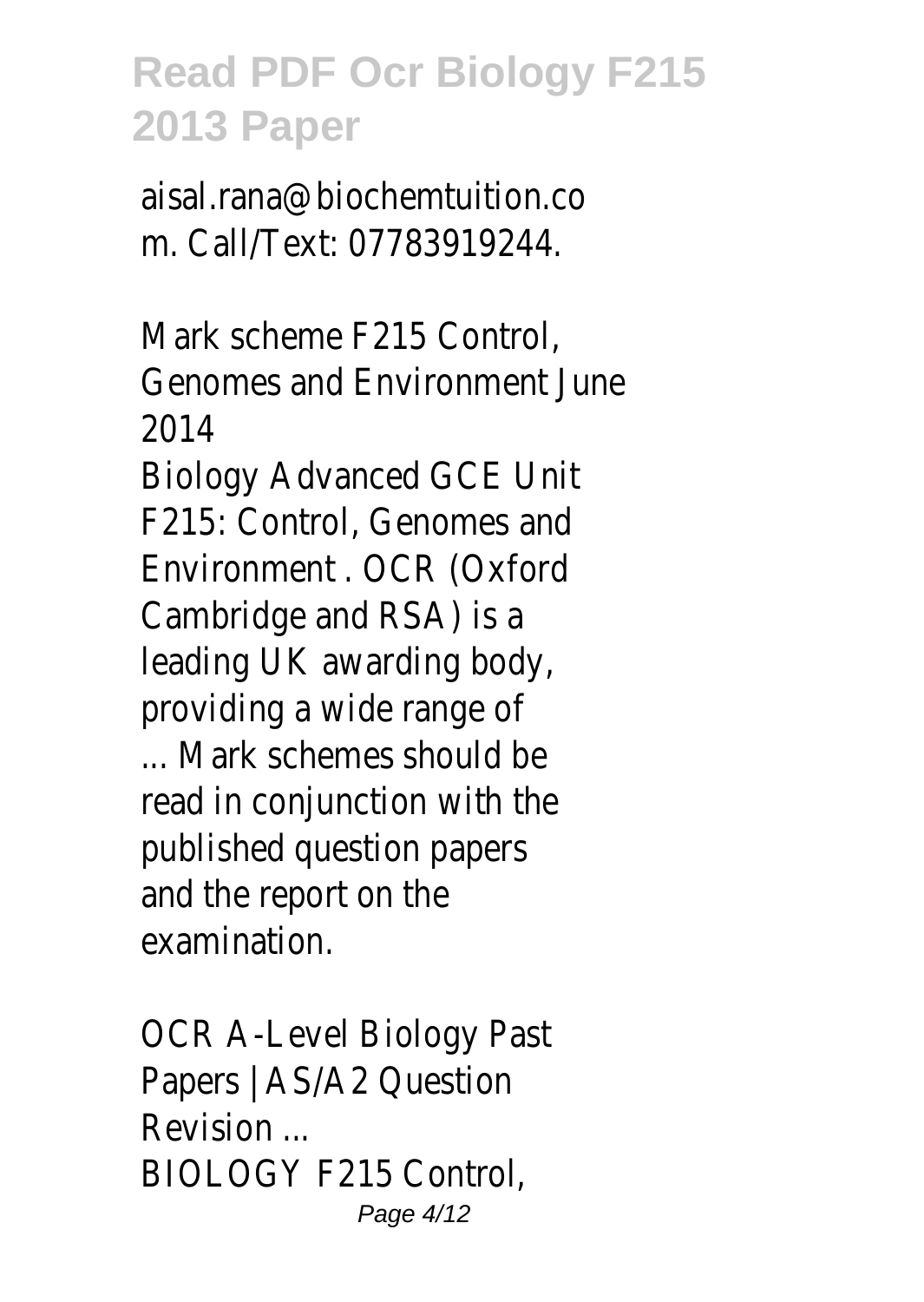Genomes and Environment INSTRUCTIONS TO CANDIDATES † Write your name clearly in capital letters, your Centre Number and Candidate Number in the boxes above. † Use black ink. Pencil may be used for graphs and diagrams only.

OCR A2 Biology F215 Control Genomes and Environment Past papers, mark schemes and examiners' reports for OCR A Level biology, unit Control, genomes and environment.

Monday 21 January 2013 – Morning BIOLOGY F215 Control, Genomes and Environment Page 5/12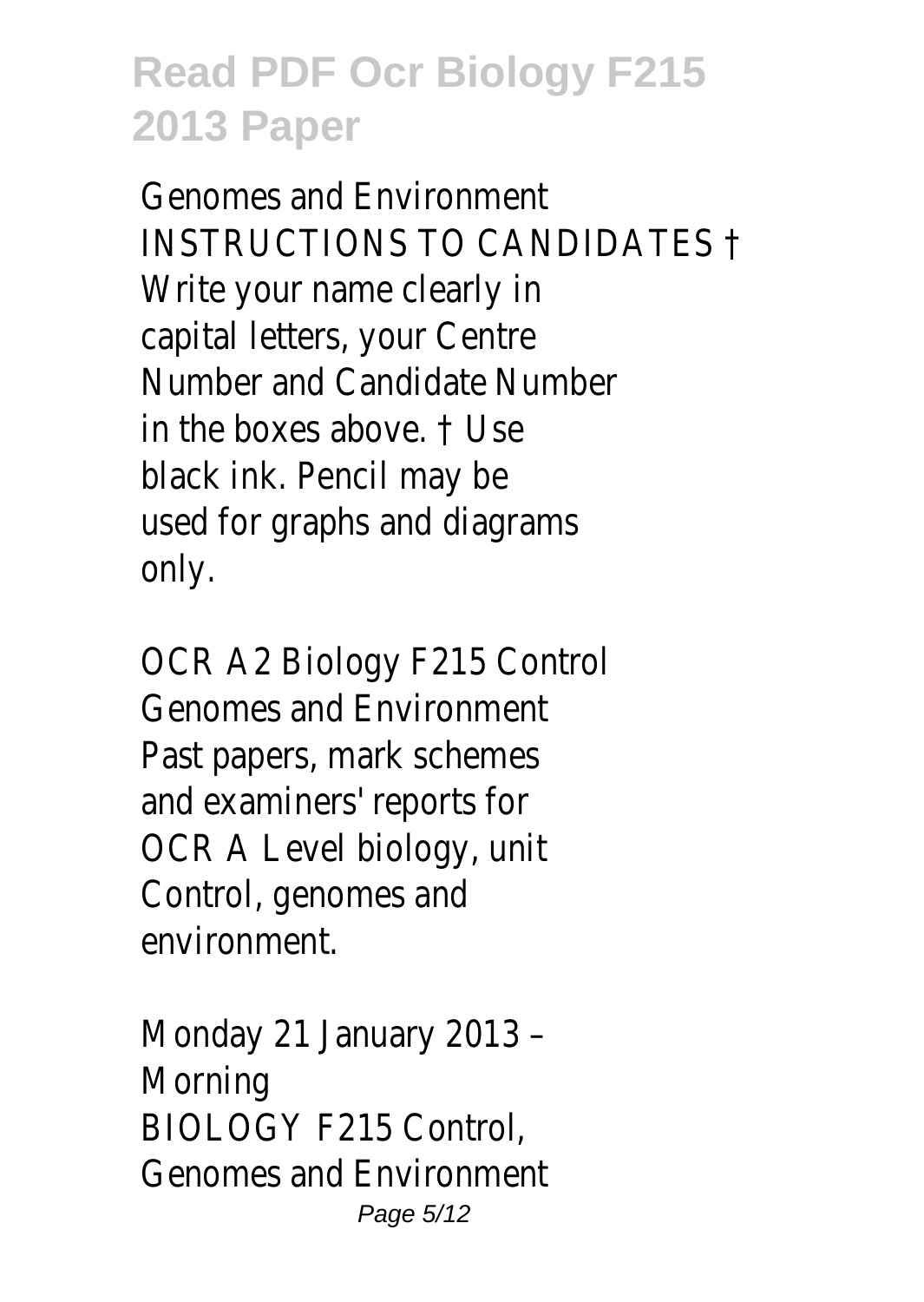INSTRUCTIONS TO CANDIDATES † Write your name, centre number and candidate number in the boxes above. Please write clearly and in capital letters. † Use black ink. Pencil may be used for graphs and diagrams only. † Read each question carefully. Make sure you know what you have to do before starting

Mark scheme - Unit F215 - Control, genomes and environment ... Mark Scheme for June 2013. GCE Biology Advanced GCE Unit F215: Control, Genomes and Environment . OCR (Oxford Cambridge and RSA) is a leading UK awarding Page 6/12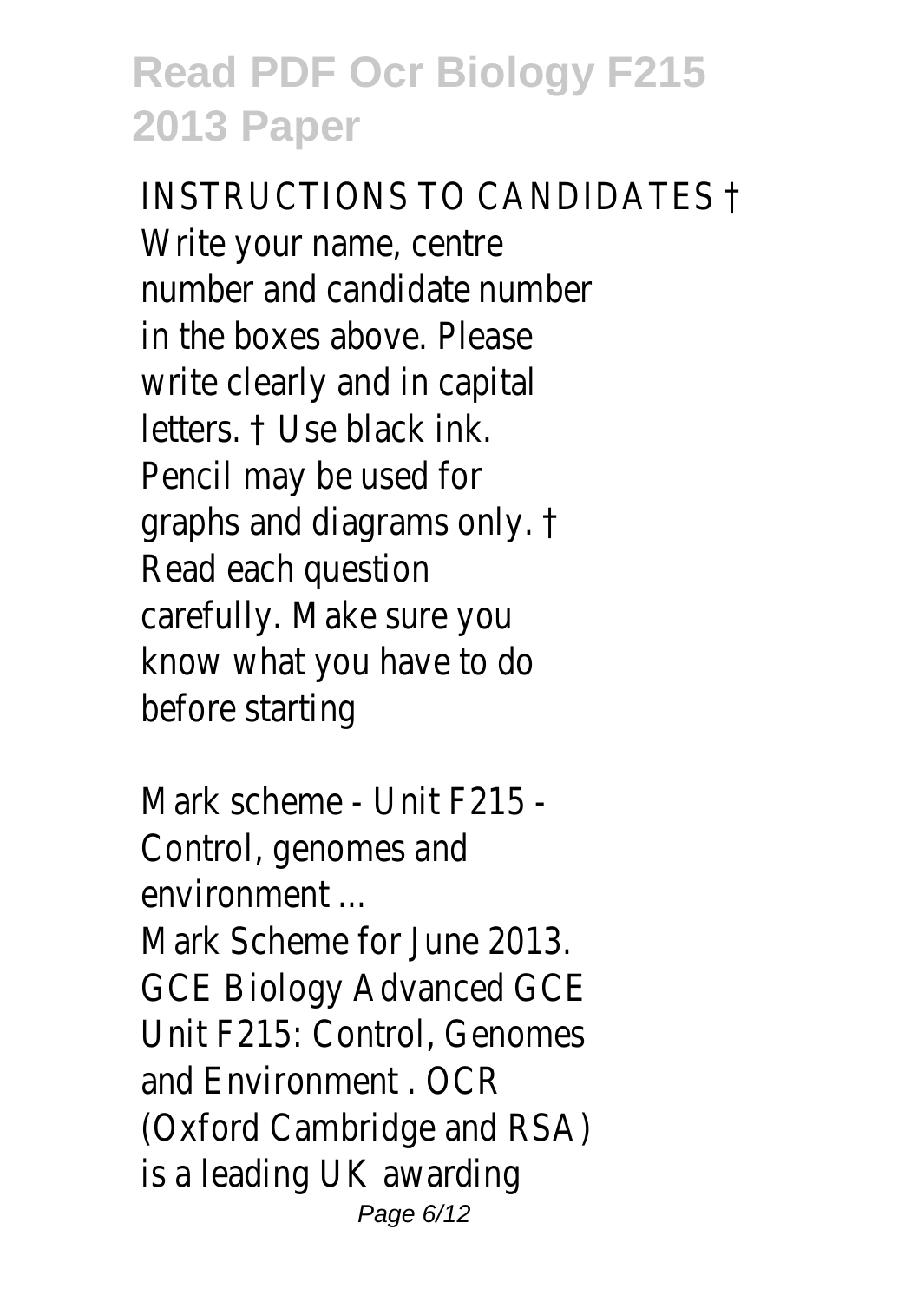body, providing a wide range of ... OCR is a not-forprofit organisation; any surplus made is ... Mark schemes should be read in conjunction with the published question papers and the report

Poster Abstracts | Center for STEM Learning | University ... Western State Colorado University is a small, 4 year liberal arts university located in the heart of the Rocky Mountains. With an average class size of 17 and 90% of our faculty holding the highest degree in their field, Western delivers a private college experience Page 7/12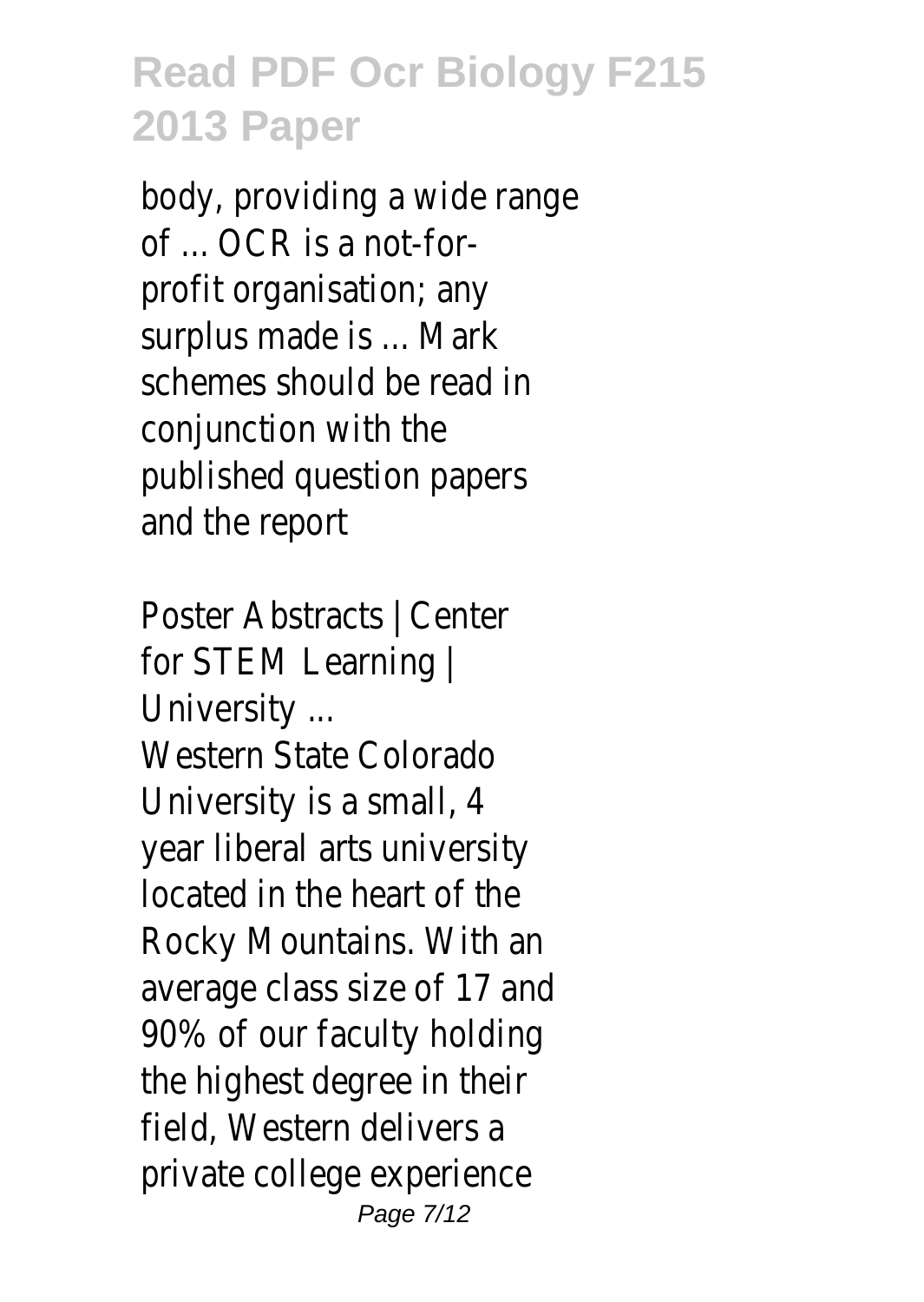at a public university value.

Alumni US | Western State Colorado University, Gunnison ... GCE Biology Advanced GCE F215 Control, Genomes and Environment Mark Scheme for June 2010 Oxford Cambridge and RSA Examinations OCR (Oxford Cambridge and RSA) is a leading UK awarding body, providing a wide range of qualifications to meet the needs of pupils of all ages and abilities.

Advanced GCE Unit F215: Control, Genomes and Environment OCR A Level Biology Past Page 8/12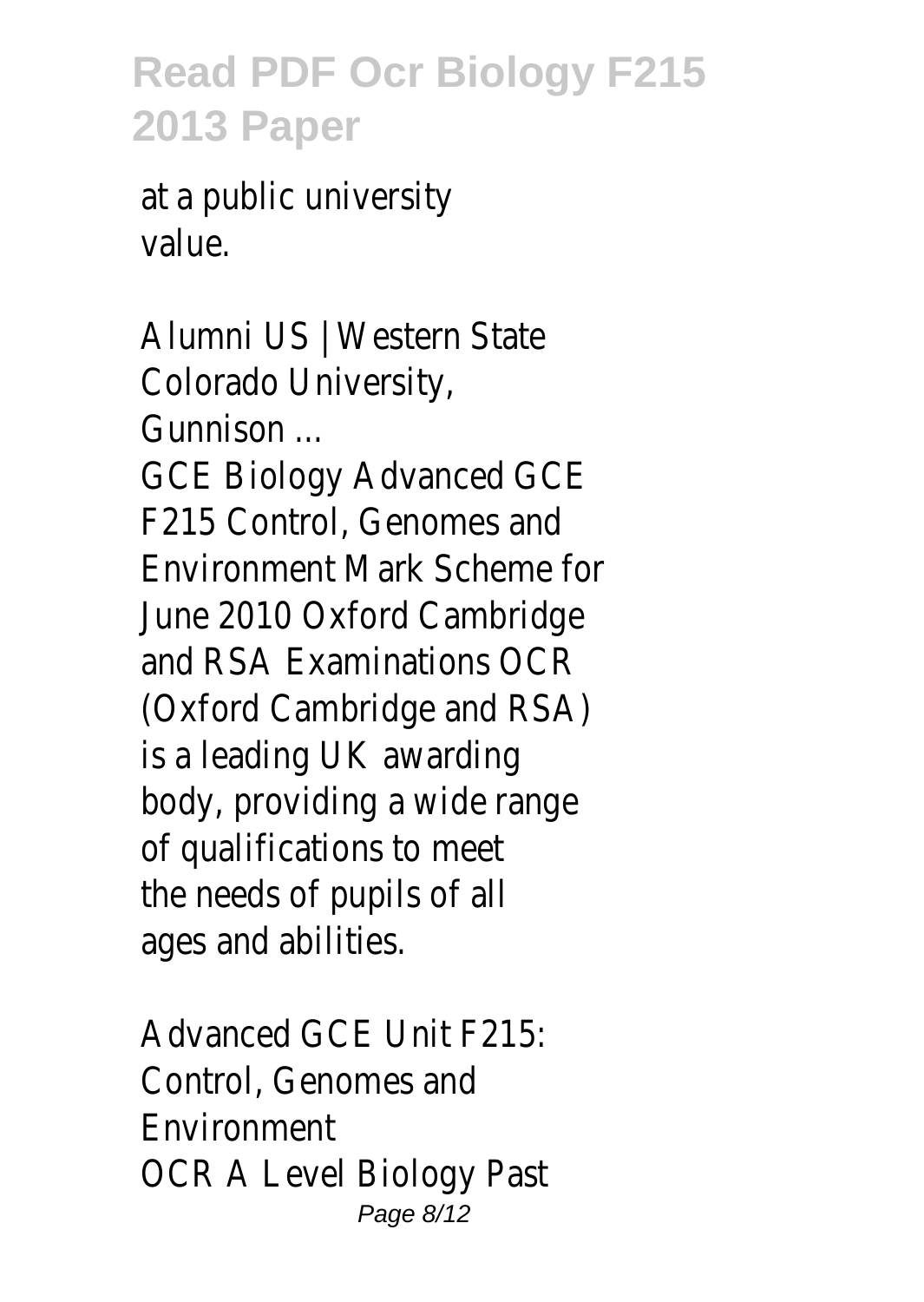Papers We have put together a comprehensive list of past papers for all of the OCR A-Level Biology exams. Use these to practice your exam question answers and highlight revision topics you need to work on.

Control, genomes and environment Biology past papers

If discontinuous is correct then for every group high, intermediate and high, all of the organisms in those group have the same rigid resistance. but i dou

Ocr Biology F215 2013 Paper Mark Scheme for January 2013 Page 9/12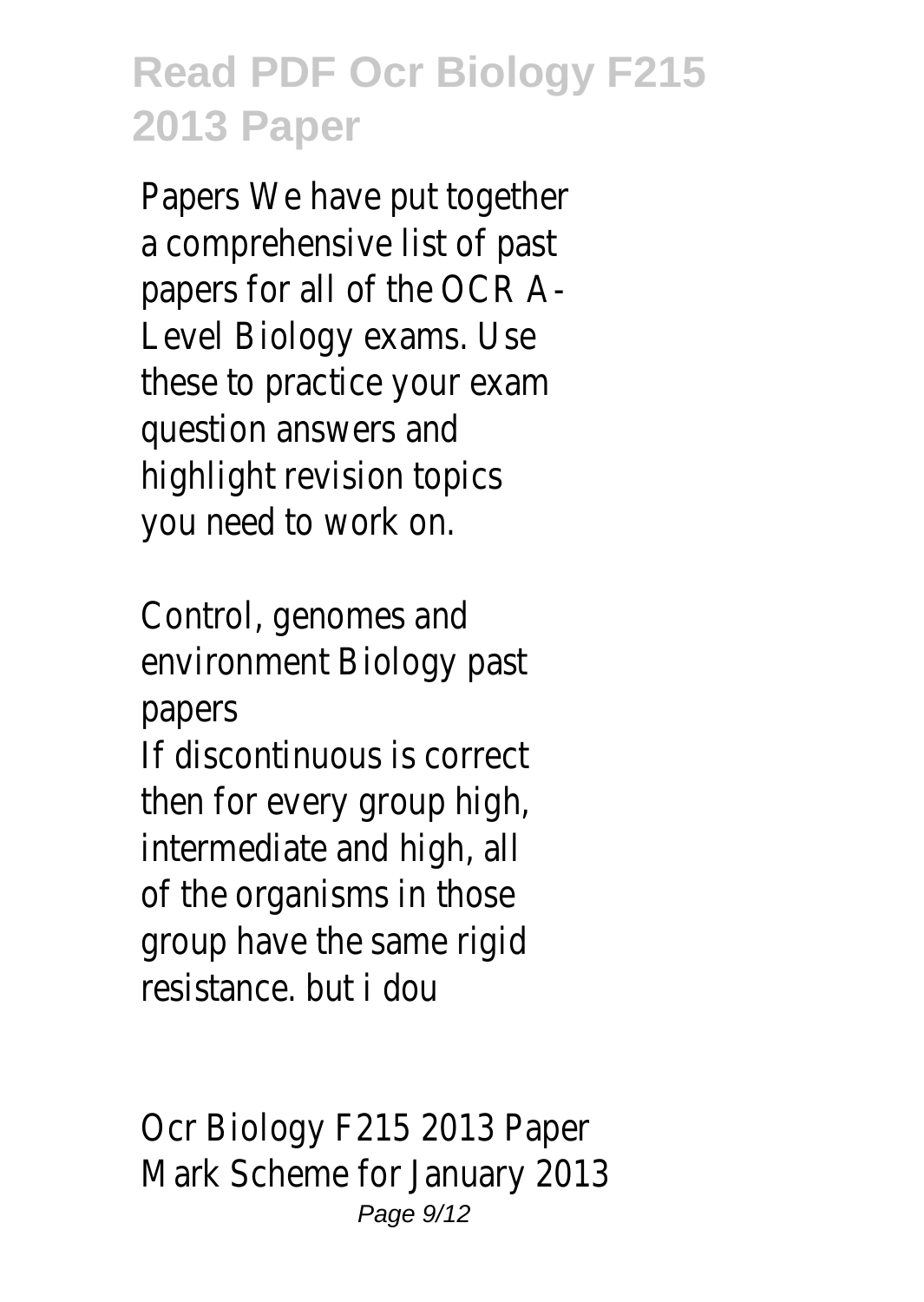GCE Biology Advanced GCE Unit F215: Control, Genomes and Environment . OCR (Oxford Cambridge and RSA) is a leading UK awarding body, providing a wide range of ... Mark schemes should be read in conjunction with the published question papers and the report ... OCR will not enter into any discussion or correspondence ...

BIOLOGY F215 - Past Papers OCR A-Level Biology A (H420 & H020) and Biology B Advancing Biology (H422 & H020) past (exam papers and marking schemes, the past papers are free to download for you to use as practice Page 10/12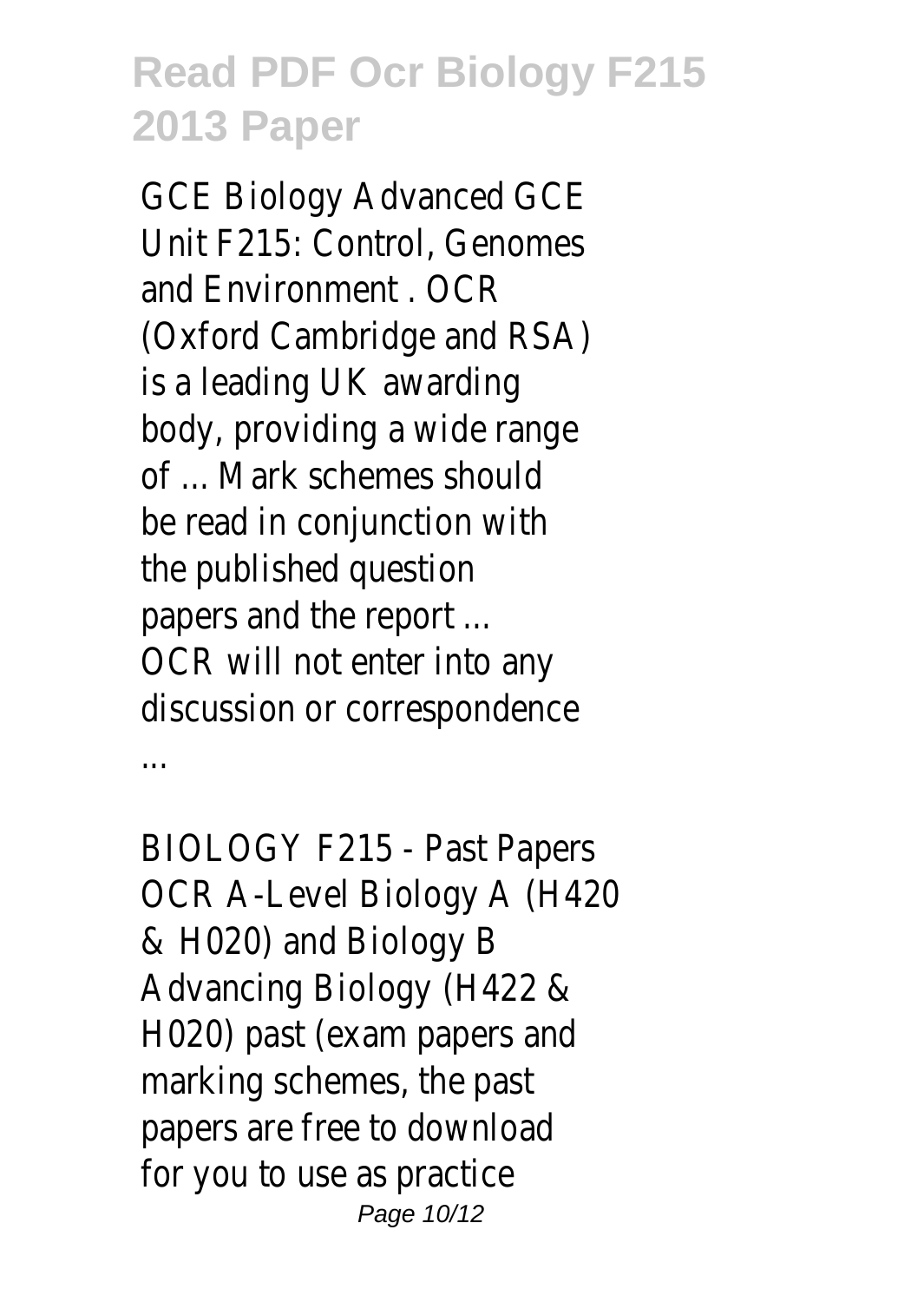for your exams.

OCR A-Level Biology Past Papers - Revision Science Monday 21 January 2013 – Morning A2 GCE BIOLOGY F215/01 Control, Genomes and Environment INSTRUCTIONS TO CANDIDATES † Write your name, centre number and candidate number in the boxes above. Please write clearly and in capital letters. † Use black ink. HB pencil may be used for graphs and diagrams only. † Answer all the questions.

BIOLOGY F215 These initiatives include development awards, a college social network, and Page 11/12